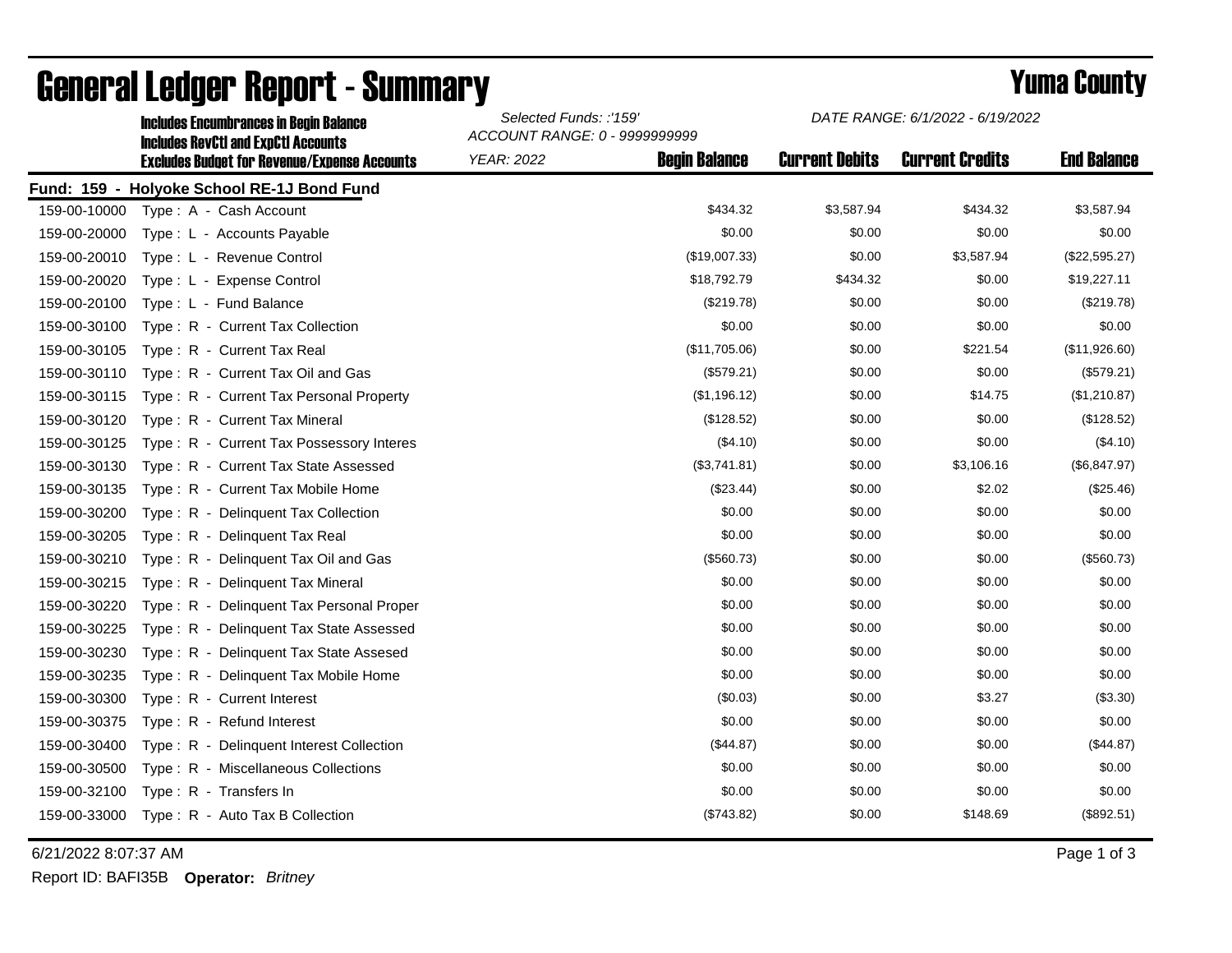|              | <b>Includes Encumbrances in Begin Balance</b><br><b>Includes RevCtI and ExpCtI Accounts</b><br><b>Excludes Budget for Revenue/Expense Accounts</b> |                                            |                                            | Selected Funds: :'159'<br>ACCOUNT RANGE: 0 - 9999999999 |                             | DATE RANGE: 6/1/2022 - 6/19/2022 |                       |        |                                  |                    |
|--------------|----------------------------------------------------------------------------------------------------------------------------------------------------|--------------------------------------------|--------------------------------------------|---------------------------------------------------------|-----------------------------|----------------------------------|-----------------------|--------|----------------------------------|--------------------|
|              |                                                                                                                                                    |                                            |                                            | <b>YEAR: 2022</b>                                       |                             | <b>Begin Balance</b>             | <b>Current Debits</b> |        | <b>Current Credits</b>           | <b>End Balance</b> |
|              |                                                                                                                                                    | Fund: 159 - Holyoke School RE-1J Bond Fund |                                            |                                                         |                             |                                  |                       |        |                                  |                    |
| 159-00-33100 |                                                                                                                                                    | Type: R - Auto Tax A & F Collection        |                                            |                                                         |                             | (\$279.62)                       |                       | \$0.00 | \$91.51                          | (\$371.13)         |
| 159-00-49100 |                                                                                                                                                    | Type: X - Treasurer Fees                   |                                            |                                                         |                             | \$0.00                           |                       | \$0.00 | \$0.00                           | \$0.00             |
| 159-00-49401 |                                                                                                                                                    | Type: X - Transfer Out                     |                                            |                                                         |                             | \$0.00                           |                       | \$0.00 | \$0.00                           | \$0.00             |
| 159-00-49500 |                                                                                                                                                    | Type: X - Checks Written / ACH Transfer    |                                            |                                                         |                             | \$18,792,79                      | \$434.32              |        | \$0.00                           | \$19,227.11        |
|              |                                                                                                                                                    |                                            | Fund: 159 - Holyoke School RE-1J Bond Fund |                                                         | Totals :                    | (\$214.54)                       | \$4,456,58            |        | \$7.610.20                       | (\$3,368.16)       |
|              |                                                                                                                                                    |                                            | <b>Total Fund Revenues:</b>                | \$3,587.94                                              | <b>Total Fund Expenses:</b> |                                  | \$434.32              |        | <b>Net Revenue Over Expense:</b> | \$3,153.62         |

## General Ledger Report - Summary **Example 2018** Yuma County